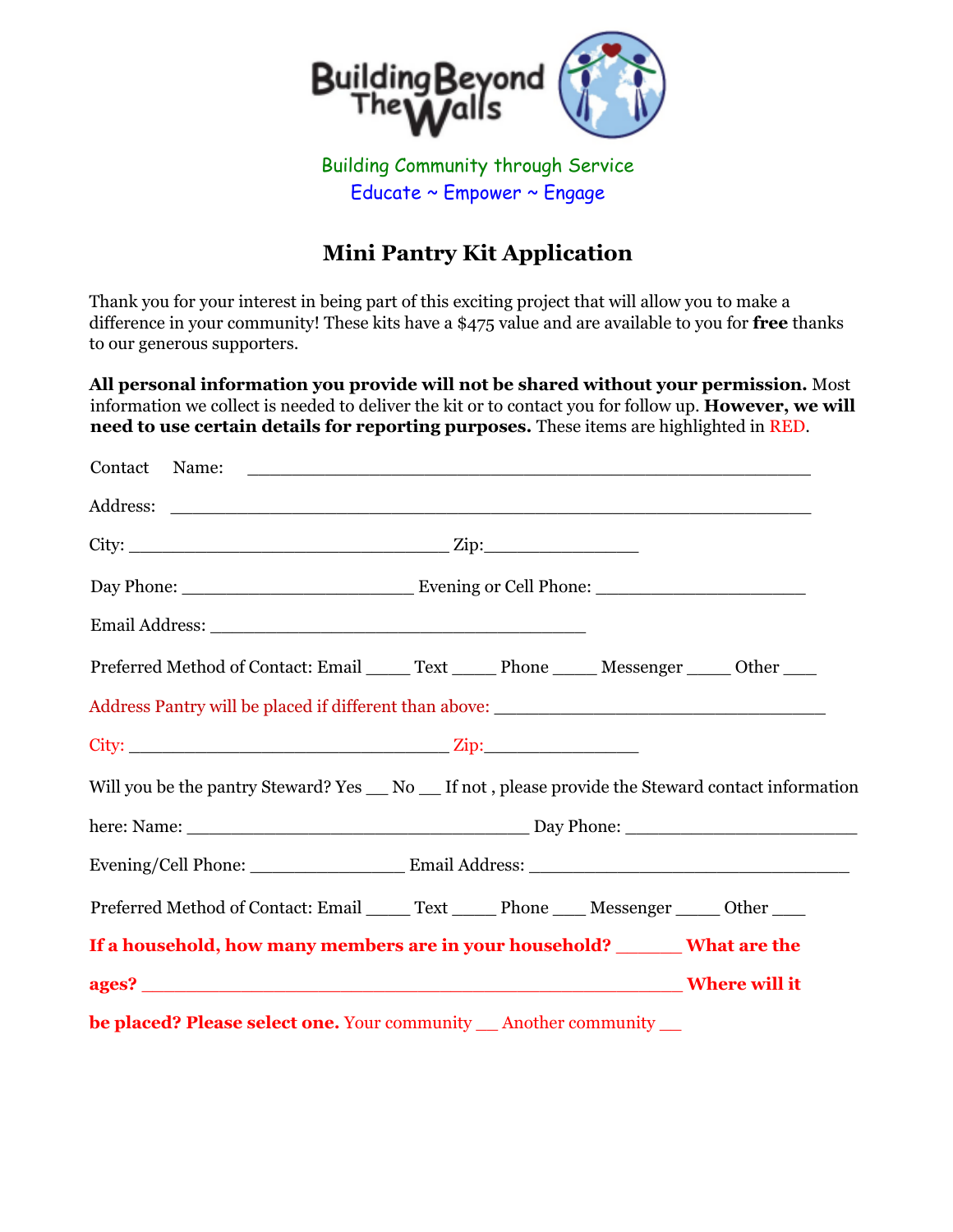**How do you want to receive the kit?** Choose one. Delivered \_\_\_\_ I will pick up \_\_\_

Building Beyond the Walls Pantry/Library Application December 2020 1 **So that we know how best to support you, what is your building skill level?** I make my living in construction  $\quad \blacksquare$  I have built projects for myself or with friends I know how to use a screw gun What's a screw gun?

**Have you heard of Building Beyond the Walls before this opportunity?** Yes \_\_\_

No\_\_\_ **Would you like to learn about our free construction training programs?** Yes

 $\sqrt{N_0}$ 

We have a limited number of Pantry kits to give away and we would like to understand why you want to build one. What would receiving one of our kits mean to you? For example, are you doing it for a family project? To give back to the community? For fun? Have you ever experienced food insecurity? **There is no right or wrong answer here.** It is optional, but it does help our funders know how their support is impacting their community.



Please submit this application to Sue@BuildingBeyondTheWalls.org or mail to the address below for consideration. For more information, visit www.BuildingBeyondTheWalls.org or contact Sue at the above email.

Building Beyond the Walls; 12809 207<sup>th</sup> Ave E.; Bonney Lake, WA 98391